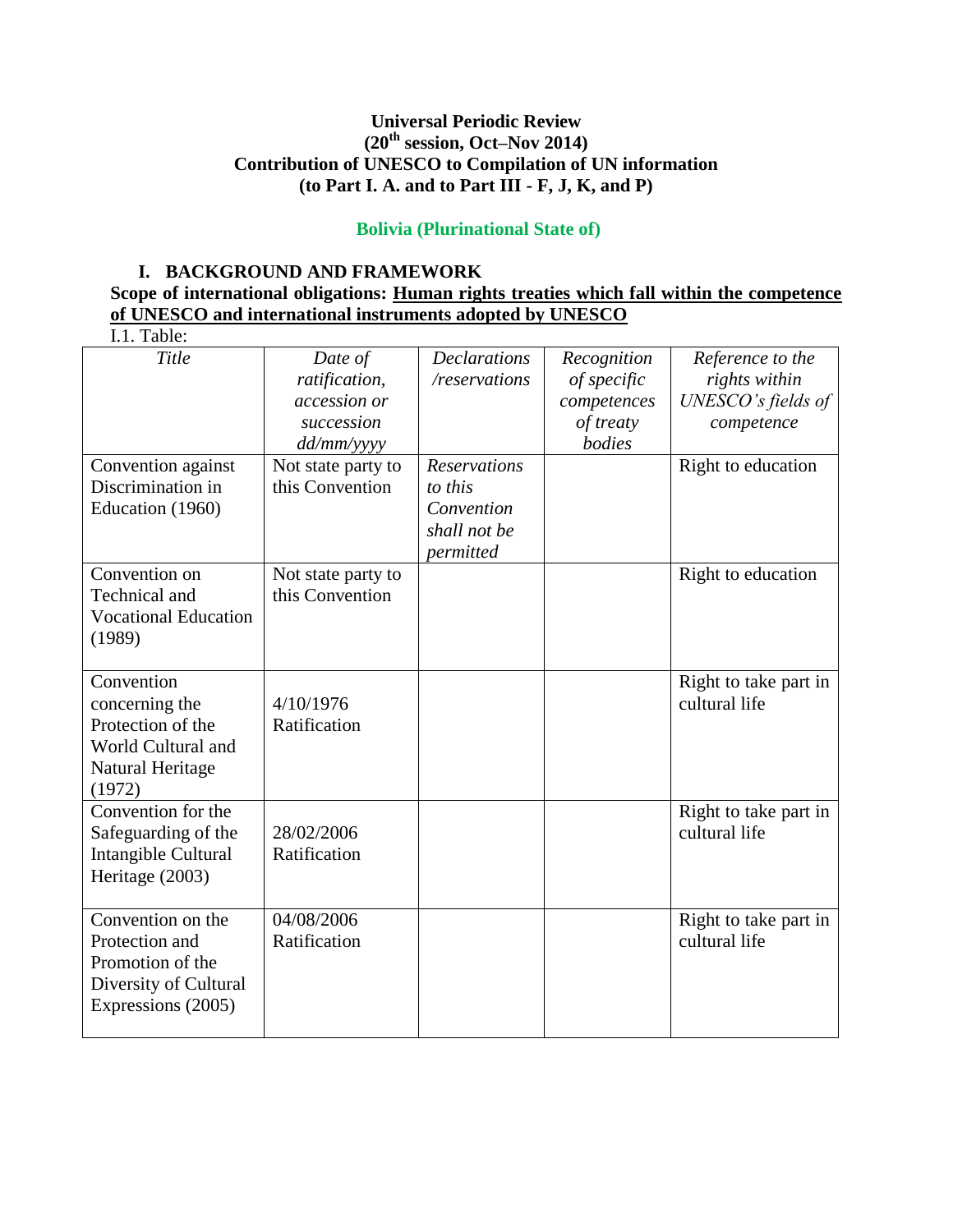#### **II. Input to Part III. Implementation of international human rights obligations, taking into account applicable international humanitarian law to items F, J, K, and P Right to education**

#### **Constitutional Framework:**

2. The new Constitution of  $2009$  of Bolivia<sup>1</sup> enshrines the right to education without discrimination in Article 17. Article 14 of the Constitution provides that no one should be discriminated on grounds of sex, color, age, sexual orientation, culture, nationality, citizenship, language, religion, etc.

3. According to the Constitution, education constitutes a supreme function and first financing responsibility of the State, which has the obligation to promote, guarantee and manage it (Article 77). The Constitution grants that education is multilingual and the State shall provide technical and vocational education (Article 78). The Constitution also provides for human rights education (Article 79) and it states that state education is compulsory until the end of secondary level (Article 81).

4. The Constitution states that people with disabilities should be granted the same right with regard to education (Articles 70 and 71), notably by establishing special curriculum (Article 85). In addition, the State shall in priority support students with less economic possibilities to have access to the different levels of the education system through feeding programmes, clothes, transport, school material, etc. (Article 82).

5. Moreover, *Title II, Chapter VI,* Section II is dedicated to Education and Higher education and regulates public and private universities (Articles 91 to 97).

## **Legislative Framework:**

6. Some recent laws regarding Education:

- The *Education Law n° 070 of 2010<sup>2</sup>*, abrogating the Law n° 1565 on the Educational Reform, promotes the instruction of three languages (Spanish, foreign language and native language), equality of opportunities without any form of discrimination, gender equality, social participation, secularism, education quality, etc. Chapter 1 of this law is called "Education as a fundamental right" and provides for universal and free education until higher education. Education is compulsory until the end of the secondary level and it has to be intercultural and multilingual. The law promotes gender equality in Article 4.
- The *Law against Racism and any Form of Discrimination of 2010<sup>3</sup> states that the State* shall promote the implementation of institutional policies of prevention and fight against racism and discrimination in Universities, public and private institutes and in the National education system at preschool, primary and secondary levels. The State shall also promote

 $\overline{\phantom{a}}$ 

<sup>&</sup>lt;sup>1</sup> <http://www.unesco.org/education/edurights/media/docs/448d6c1a19a25940041237d515708fdf2eb87eb5.pdf>

<sup>&</sup>lt;sup>2</sup> Law accessible on Planipolis Website: [http://planipolis.iiep.unesco.org/upload/Bolivia/Bolivia\\_Ley\\_de\\_Educacion\\_2010-](http://planipolis.iiep.unesco.org/upload/Bolivia/Bolivia_Ley_de_Educacion_2010-2011.pdf)

[<sup>2011.</sup>pdf](http://planipolis.iiep.unesco.org/upload/Bolivia/Bolivia_Ley_de_Educacion_2010-2011.pdf) (Accessed 27 August 2013)

<sup>&</sup>lt;sup>3</sup> Law accessible on Bolivia Judiciary Official Website: <http://suprema.poderjudicial.gob.bo/Leyes%20y%20Reglamentos/L%20contra%20el%20racismo.pdf> (Accessed 27 August 2013)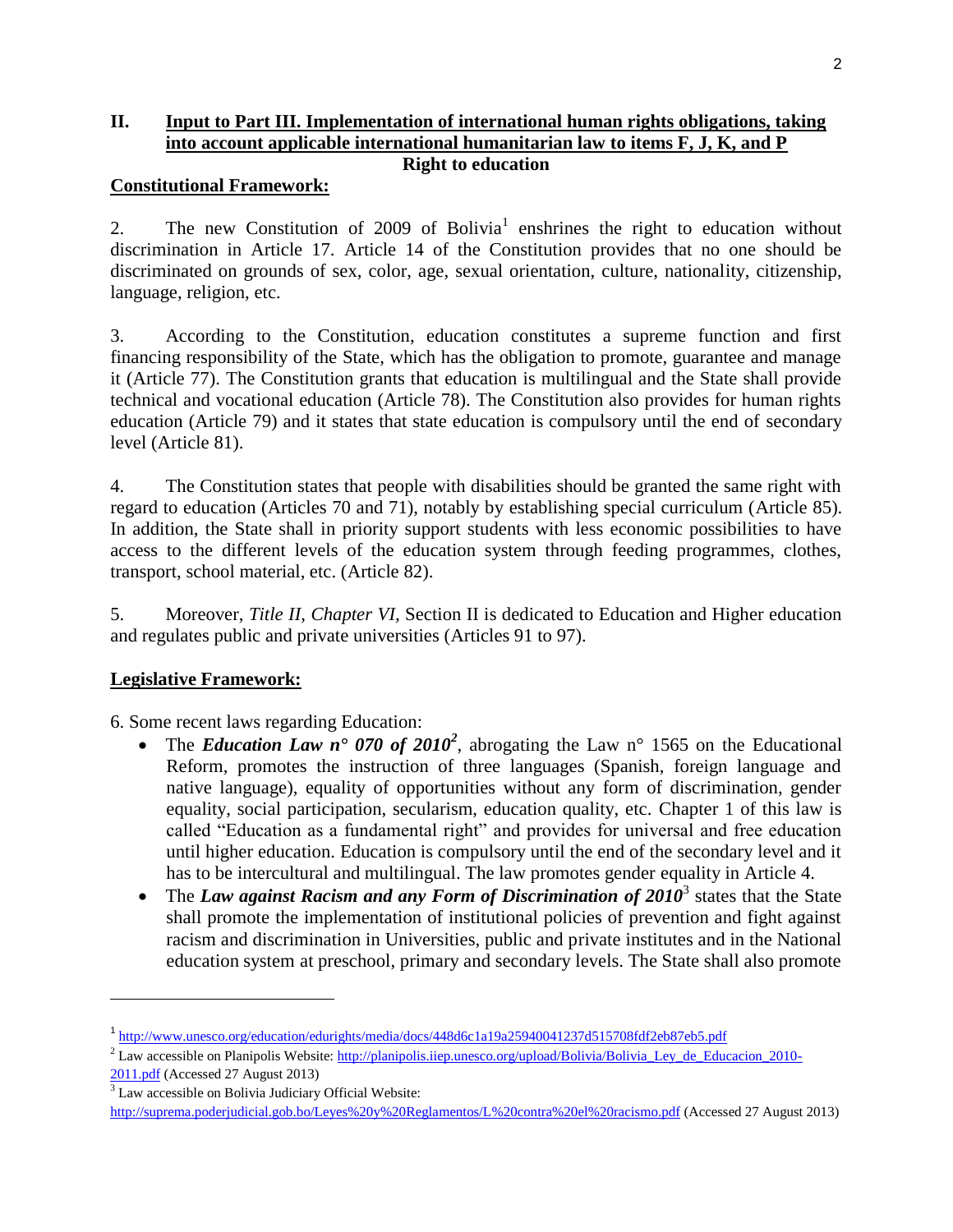human rights education in formal and non-formal education curriculum in order to promote respect of diversity and banish sexism, prejudices, etc.

## **Policy Framework:**

## - **General information**

7. In the Strategic Plan for 2013-2015 4 , the Ministry of Education of Bolivia has underlined four mains objectives in the education area:

- 1. Equity and Opportunity to grant equal access to all Bolivians to education without any social, cultural, linguistic, and economic discrimination
- 2. Education of Quality
- 3. Productive Education
- 4. Enforcement of the education administration

# - **Inclusive Education**

8. The 10th Summit of the Bolivarian Alliance for the Americas (ALBA<sup>5</sup>) concluded on 25 June 2010 in Ecuador with new goals of social justice, aimed at the increasing inclusion of indigenous peoples and Afro-descendants. At the city of Otavalo, Presidents Rafael Correa, from Ecuador; Hugo Chavez, from Venezuela; and Evo Morales, from Bolivia, and Cuban vice-president Esteban Lazo, signed a final document, Declaration of Otavalo<sup>6</sup>, which defends the construction of inclusive, culturally diverse and environmentally responsible societies. Paragraph 9 states: "We are committed to strengthening public policies that provide access to health, education, employment and housing on a priority basis in favour of those most severely excluded, and to promote policies in direct benefit of Indian and Afro-descendent People."

## **Cooperation:**

 $\overline{\phantom{a}}$ 

9. Bolivia is not party to the 1960 UNESCO Convention against Discrimination in Education.

10. Bolivia did not report to UNESCO on the measures taken for the implementation of the 1960 UNESCO Recommendation against Discrimination in Education within the framework of the:

- Sixth Consultation of Member States, 2001 (covering the period 1994-1999)
- Seventh Consultation of Member States, 2007 (covering the period 2000-2005)
- Eighth Consultation of Member States, 2013 (covering the period 2006-2011)

11. Bolivia did not report to UNESCO on the measures taken for the implementation of the 1974 UNESCO Recommendation concerning Education for International Understanding, Co-operation and Peace and Education relating to Human Rights and Fundamental Freedoms within the framework of the:

<sup>4</sup> Strategic Plan for 2013-2015, Bolivia Ministry of Education, p.2, accessible at:

[http://www.minedu.gob.bo/documentacion/2012/Resumen\\_Ejecutivo\\_POA\\_2013.pdf](http://www.minedu.gob.bo/documentacion/2012/Resumen_Ejecutivo_POA_2013.pdf) (Accessed 27 August 2013)

<sup>&</sup>lt;sup>5</sup> Nine States are members of ALBA: Bolivarian Republic of Venezuela, Cuba, Bolivia, Nicaragua y Dominica, Honduras, Ecuador, San Vincent and the Grenadines and Antigua and Barbuda.

<sup>&</sup>lt;sup>6</sup> Declaration of Otavalo, ALBA, accessible at : <http://www.alba-tcp.org/en/contenido/declaration-otavalo> (Accessed 27 August 2013)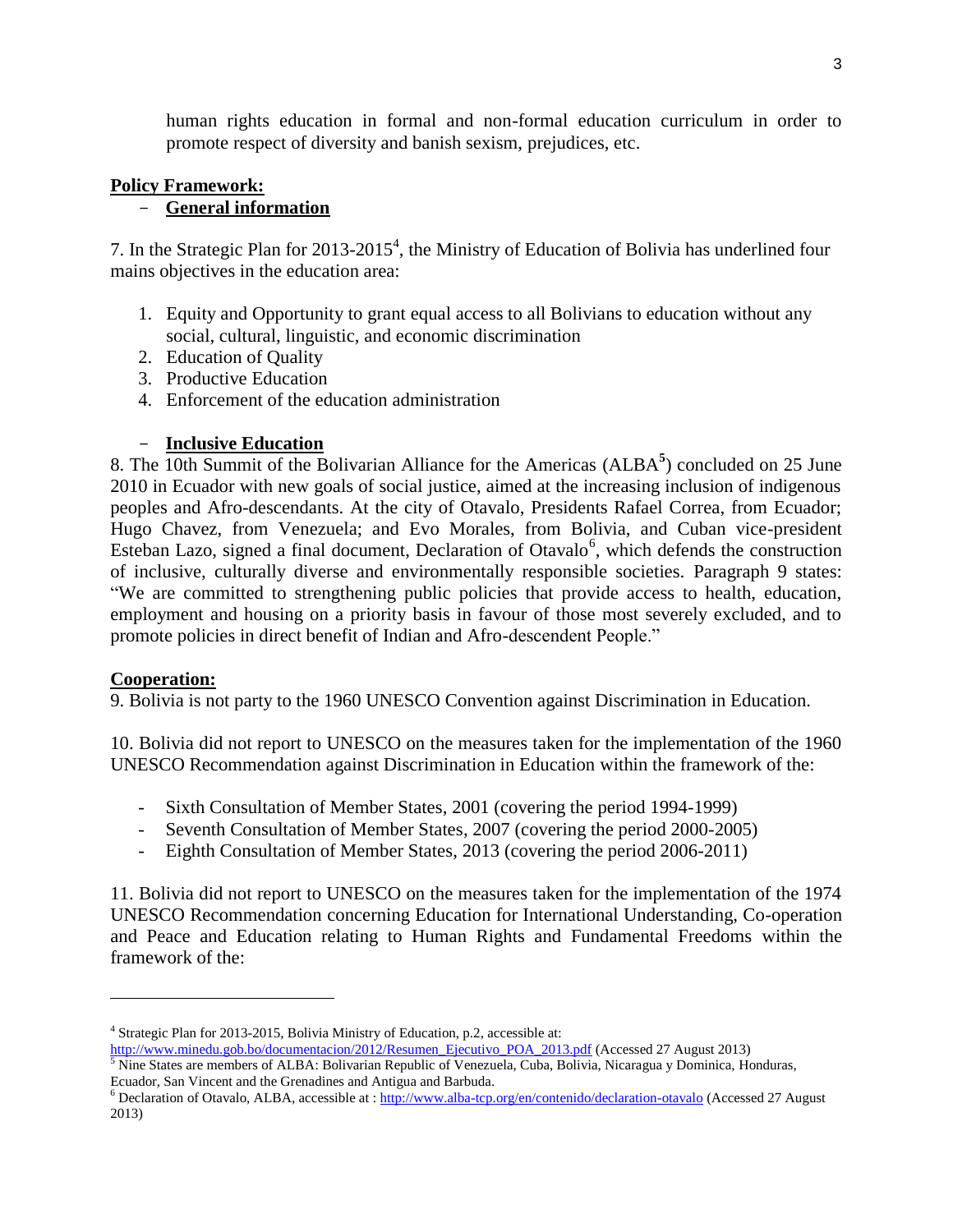- Fourth Consultation of Member States, 2009 (covering the period 2005-2008)
- Fifth Consultation of Member States, 2013 (covering the period 2009-2012)

12. Bolivia did not report to UNESCO on the measures taken for the implementation of the 1976 UNESCO Recommendation on the Development of Adult Education within the framework of the First Consultation of Member States (1993). However, it reported within the framework of the Second Consultation of Member States (2011).

13. Bolivia is not party to the 1989 UNESCO Convention on Technical and Vocational Education.

## **Freedom of opinion and expression**

Constitutional and Legislative Framework:

14. Freedom of expression is guaranteed under Article 7 of the Bolivian Constitution (1967, amended in  $2009$ ).<sup>7</sup>

15. Defamation is considered a criminal offense that is subject to the Penal Code (1972) and is punishable up to 3 years in prison. $^{8}$ 

16. The Law on Telecommunications, Information and Communications Technology went into effect in August  $2011$ , with Article 111 allowing the government broad powers, without independent oversight, to require telecommunications companies to intercept on any communication if the national security deemed to be at risk, or in case of any other major emergency.

17. Articles 16 and 23 of the Law Against Racism and All Forms of Discrimination (2010) impose penalties of up to five years' imprisonment and suspension of media operating licenses for any engagement in racism or discrimination. $^{10}$ 

18. In 2013, Bolivia released draft of the Transparency and Access to Information law.<sup>11</sup>

Media Self-Regulation:

 $\overline{\phantom{a}}$ 

<sup>&</sup>lt;sup>7</sup> <http://www.uasb.edu.ec/padh/revista19/documentos/Constitucionbolivia.pdf>

<sup>&</sup>lt;sup>8</sup> [http://www.oas.org/Juridico/mla/sp/bol/sp\\_bol-int-text-cp.html](http://www.oas.org/Juridico/mla/sp/bol/sp_bol-int-text-cp.html)

<sup>9</sup> <http://eju.tv/2011/07/ley-general-de-telecomunicaciones-tecnologas-de-informacin-y-comunicacin-texto/>

<sup>10</sup> <http://www.noracismo.gob.bo/index.php/ley-045-contra-racismo-y-toda-forma-de-discriminacion>

<sup>&</sup>lt;sup>11</sup> [http://www.anpbolivia.com/index.php?option=com\\_content&task=view&id=168&Itemid=42](http://www.anpbolivia.com/index.php?option=com_content&task=view&id=168&Itemid=42)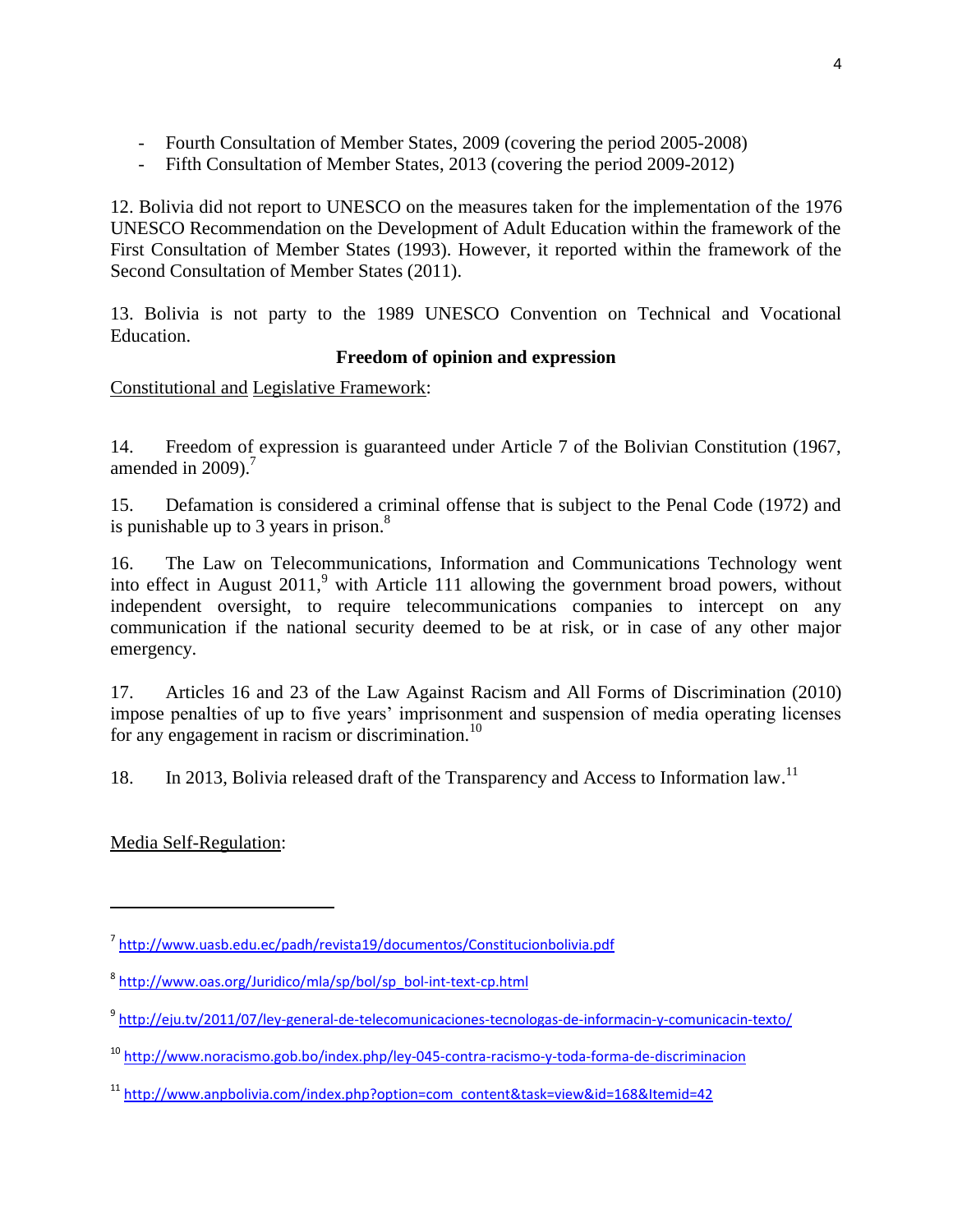19. Media self-regulation mechanisms exist in the country including through organizations such as the National Press Association of Bolivia  $(AND)^{12}$ , the National Association of Journalists of Bolivia (ANPB) and the Association of Journalists of La Paz  $(APLP)^{13}$ .

#### Safety of Journalists:

20. UNESCO recorded the killing of journalist David Niño de Guzmán which took place in Bolivia in 2011.<sup>14</sup> The Director-General of UNESCO condemned the killing and called on the country to inform UNESCO, on a voluntary basis, of the actions taken to prevent the impunity of the perpetrators. In 2013, Bolivia informed UNESCO that the case had been concluded.

#### **Freedom of scientific research and**

## **the right to benefit from scientific progress and its applications**

21. There are no legal restriction on academic freedom in Bolivia.

## **Gender equality and migrants**

22. In 2011, the scholarly and professional journal "Diversities", published by UNESCO, issued articles on "Transnational Migration and Changing Gender Relations in Peruvian and Bolivian cities"<sup>15</sup> and "Female Migration Outcomes: Human Rights Perspectives<sup>16</sup>".

## **III. RECOMMENDATIONS**

23. In the Report of the Working Group on the Universal Periodic Review of 10 February  $2010^{17}$ , various recommendations were made to Bolivia regarding the right to education.

24. The recommendations listed below were examined by Bolivia and enjoyed its support:

l

<sup>12</sup> [www.anpbolivia.com](http://www.anpbolivia.com/)

<sup>13</sup> [http://www.aplp.org.bo](http://www.aplp.org.bo/)

<sup>&</sup>lt;sup>14</sup> [http://www.unesco.org/new/en/communication-and-information/freedom-of-expression/press](http://www.unesco.org/new/en/communication-and-information/freedom-of-expression/press-freedom/unesco-condemns-killing-of-journalists/countries/bolivia/)[freedom/unesco-condemns-killing-of-journalists/countries/bolivia/](http://www.unesco.org/new/en/communication-and-information/freedom-of-expression/press-freedom/unesco-condemns-killing-of-journalists/countries/bolivia/)

<sup>15</sup> [http://unesdoc.unesco.org/images/0019/001914/191499e.pdf#191546.](http://unesdoc.unesco.org/images/0019/001914/191499e.pdf#191546)

<sup>16</sup> <http://unesdoc.unesco.org/images/0019/001914/191499e.pdf> and http://www.unesco.org/new/en/social-andhuman-sciences/resources/periodicals/diversities/past-issues/vol-13-no-1-2011/.

<sup>&</sup>lt;sup>17</sup> [http://daccess-dds-ny.un.org/doc/UNDOC/GEN/G10/120/13/PDF/G1012013.pdf?OpenElement,](http://daccess-dds-ny.un.org/doc/UNDOC/GEN/G10/120/13/PDF/G1012013.pdf?OpenElement) Accessed on 29/10/2013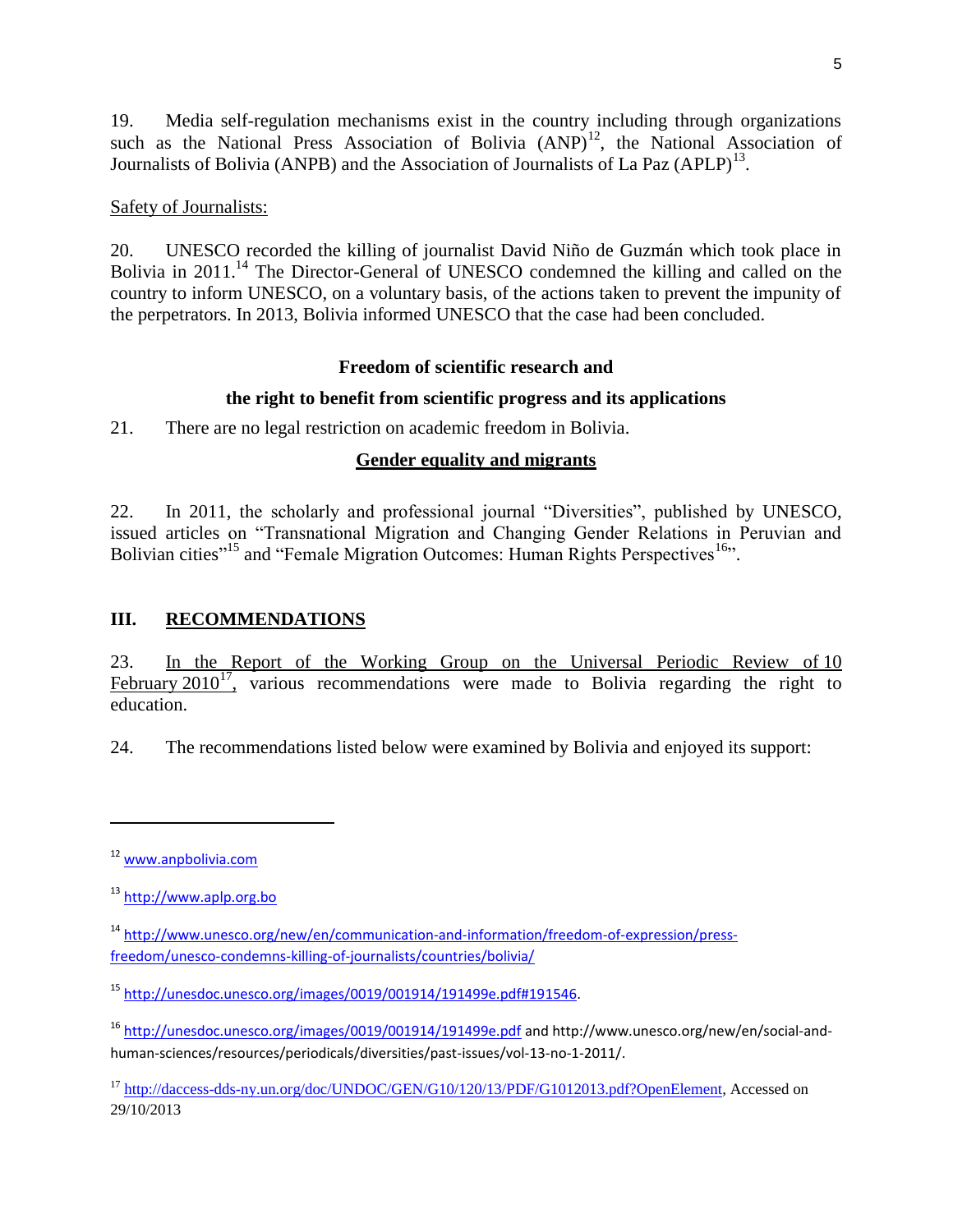- *13. To take effective measures and provide funds for the development of standards and policies to meet the needs of the most vulnerable groups in various areas, in particular education, health and housing (Islamic Republic of Iran);*
- *25. To continue efforts to ensure equal opportunities for girls and women in terms of education, access to employment, housing and working conditions (Egypt);*  $\blacktriangleright$ 
	- *26. To include sexual orientation and gender identity in all laws and initiatives combating discrimination and promoting equality, and to develop public education and sensitivity programmes and make them available, including to police, military, judicial, prison and other authorities (Netherlands);*
- *28. To improve detention conditions in general, particularly for women and children (Italy); To take concrete measures to prevent prison overcrowding and enhance prison education and training in order to reintegrate inmates into society (Turkey); to intensify efforts to improve the situation in detention centres and prisons, with a special focus on ensuring the separation of juvenile convicts from adult inmates (Slovakia);*

 $\blacktriangleright$ 

*29. To ensure that all children living in detention are accorded special protection, including the nutrition, health and educational services necessary for their proper development (Austria);*

- *68. To continue its reforms to improve the level and the quality of social protection, education and health (Belarus);*
- *71. To explore possibilities for further cooperation at the regional and international levels with relevant stakeholders with a view to achieving the Millennium Development Goals related to poverty eradication, nutrition, water and sanitation and environmental sustainability (Malaysia); to seek development assistance from development partners and United Nations specialized agencies in order to find solutions to identified challenges hampering the enjoyment of human rights and the achievement of the Millennium Development Goals (Nigeria); to continue efforts to ensure the implementation of the Millennium Development Goals, in particular by ensuring universal primary education and combating illiteracy, which would guarantee that the population enjoys its social and economic rights (Lebanon);*
- *72. To develop a national strategy for human rights education in the school system, in accordance with the Plan of Action of the World Programme for Human Rights Education, with the full participation of all stakeholders (Italy);*

25. Analysis: With the adoption of its two laws regarding education at the end of 2010 (the Education Law n°070 of 2010 and the Law against Racism and any Form of Discrimination of 2010), Bolivia addressed some of the issues raised in the aforementioned recommendations, and notably gender equality and the promotion of human rights education.